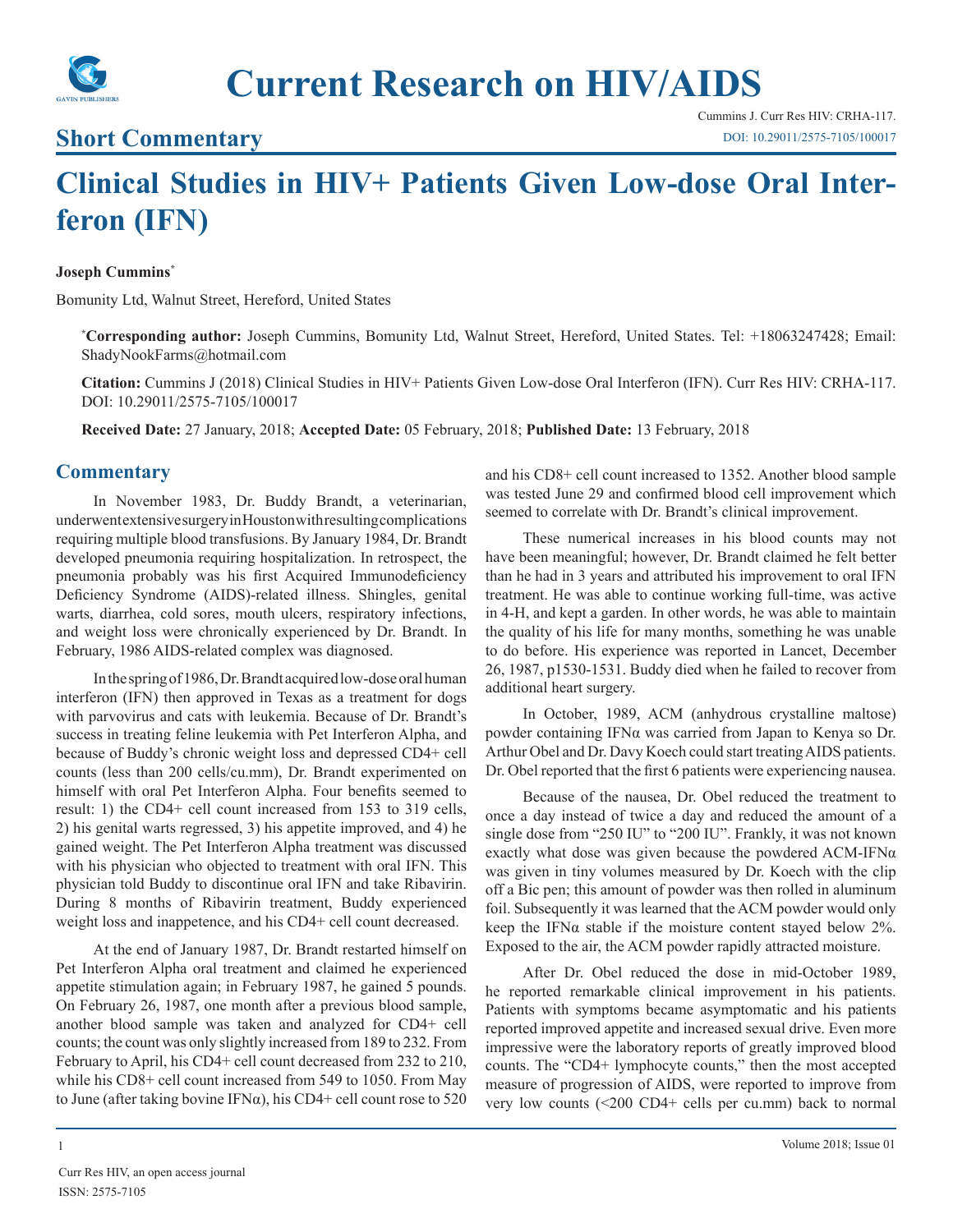(>800 CD4+ cells per cu.mm).

Dr. Koech completed a data set on 42 HIV+ patients (reported in Molecular Biotherapy 2:91-95, 1990). Drs. Koech and Okel, collected such impressive laboratory and clinical data, they had urged him to conduct a blinded, placebo-controlled clinical trial. After all, each patient in his present study knew he or she was receiving IFNα. Perhaps these patients were benefitting from a placebo effect. Dr. Koech agreed that a blinded, placebo-controlled study was needed and Hayashibara Biochemical Labs (HBL) in Okayama, Japan prepared placebo and different doses of HBL IFNα for such a trial. By January 1990, HBL prepared thousands of individually foil-wrapped lozenges containing placebo (white foil), 2 IU per lozenge (blue foil), 20 IU per lozenge (yellow foil) or 200 IU of HBL IFNα per lozenge (green foil), and they were delivered to Kenya. The color-coding was a flaw in the study design. All dose forms should look the same so patients and doctors could be "blinded." Unfortunately, the eventual disposition of these lozenges became a mystery. Some of these placebo and active lozenges became commercially available and were sold in Kenya.

In November 1989, Dr. Koech made a public announcement that a remarkable new AIDS treatment had been discovered; he named the treatment KEO89. At the 10th anniversary of the founding of KEMRI, in February, 1990 Dr. Koech announced that the new AIDS "wonder drug" was to be called "KEMRON®." The Kenyan press started carrying bewildering, inaccurate claims attributed by the press to Dr. Koech. KEMRON® was "manufactured in a secret Nairobi laboratory" in one report. In another story, the KEMRON® was "manufactured" and "invented" by Dr. Koech and the country of Kenya was going to benefit from royalties and recognition of this Kenyan invention. Suddenly there was great pride in Kenya that someone in "Black Africa" had developed a "cure" for African AIDS.

In the Spring of 1990, stories appeared that KEMRON® was selling for \$40 (US) per dose in Africa. Apparently, the lozenges I had delivered free for the double-blind, placebo-controlled study were being sold. The stories of KEMRON® sales and the claims in the press of an "African cure" for AIDS cast a cloud of suspicion over our dealings in Africa. A physician in Uganda had purchased KEMRON® in white and blue foil. The lozenges in white foil were placebo. He reported that the 4 patients who took the white lozenges died but that the 8 patients on blue foil wrapped KEMRON® (2 IU per dose) did very well. That single "blinded, placebo-controlled" report was the only firsthand report received from anyone regarding the thousands of lozenges sent to Kenya. Dr. Koech later explained that he did not want to give placebo to any patient because it was "unethical."

In the Spring of 1990, Dr. Koech was told that WHO (World Health Organization) wanted to test KEMRON®. Dr. Koech delivered the green foil wrapped lozenges to WHO for a "multicentre" clinical trial of 4 week's durations. One hundred eight (108) patients were treated in 5 different countries in Africa (Ivory

Coast, Zimbabwe, Kenya, Cameroon, and Congo). The trial was designed to assess the patients after 2 and 4 weeks on "KEMRON®" treatments. The green foil wrapped lozenges were subsequently assayed at 183 IU per lozenge; the WHO patients all received that once daily dose for 4 consecutive weeks. The WHO reported (Report of a Meeting to Review the Results of a Multicentre Trial to Evaluate the Efficacy of Low Dose Alpha Interferon in the Treatment of AIDS) to the press in May 1990 that the results were "inconclusive" and "did not replicate" the beneficial reports from Kenya. However, WHO's written report actually reported that many of the initial clinical signs and symptoms (oral candidiasis, fatigue/ weakness, appetite loss, insomnia, night sweats, dysphagia, cough, diarrhea, pruritus) were ameliorated by the end of the study in over 60% of the patients. It is likely that a 6-month treatment, not a 4-week treatment, is required to produce a benefit in an AIDS patient.

In the spring of 1990.Terry Beirn of the American Foundation for AIDS Research (AmFAR) decided to test KEMRON®. Mr. Beirn recommended Toronto, Canada as a suitable test location where he wanted to demonstrate that clinical research could be conducted at the Community Research Initiative - Toronto (CRIT). With Mr. Beirn's encouragement, some financial support from AmFAR, a cooperative Health Protection Branch of the Canadian Ministry of Health, and enthusiastic AIDS physicians in Toronto, a clinical trial in Canada was planned.

In July, 1990, Secretary General Nakajima of the WHO met with representatives of HBL and the Japanese Ministry of Health and Welfare (MHW). Mr. Nakajima demanded that the MHW deny HBL export approval for any more testing of HBL IFNα in AIDS patients. MHW and HBL wanted to honor Secretary General Nakajima's request.

The immediate impact of Nakajima's action was that HBL IFNα could not be obtained for the clinical trial in Toronto. After months of delay, Mr. Beirn of AmFAR wrote a FAX to WHO on Senator Ted Kennedy's letterhead and demanded an explanation from WHO as to why WHO was blocking the CRIT study. WHO immediately replied denying any involvement in blocking of the CRIT study. In a few days, clinical supplies were released from Japan and the CRIT study began in early 1991.

Terry Bern was an energetic, innovative thinker and it was a great loss when he died of AIDS on July 16, 1991. The Community Program for Clinical Research in AIDS (CPCRA) was later named the Terry Beirn CPCRA to honor his pioneering efforts to generate research support for AIDS trials.

One hundred fifty (150) men participated in the Canadian study. For 8 weeks, these men took either placebo, or 50 or 100 IU of HBL IFNα daily. None of the benefits reported in Africa occurred in the population treated in Canada (JAIDS 5:1084-1090, 1992). We immediately began to question the dose and timing of administration of oral HBL IFN $\alpha$  and the influences of race, gender,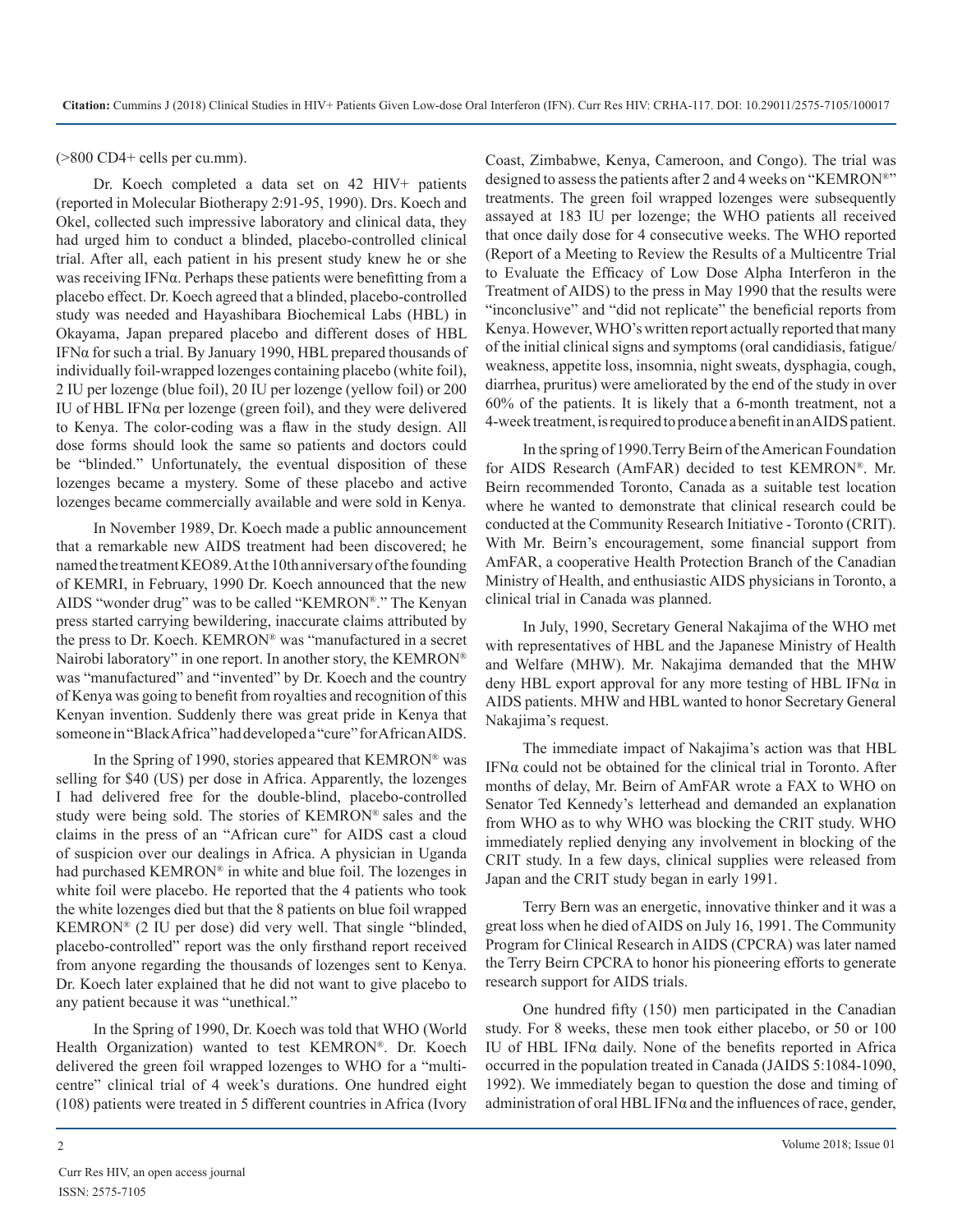opportunistic infections and diet on the different studies. Why would black Africans respond differently from white Caucasians in Canada?

While the Canadian trial was in the planning stages, Brendon O'Regan in San Francisco representing an organization called the Institute of Noetic Sciences, asked if he could test low-dose oral IFNα in cancer patients in Nuremberg, Germany with Professor Gallmeier. Arrangements were made to deliver HBL IFNα to Germany with the expectation that cancer patients would be treated. However, because of the "hype" out of Kenya about oral IFNα and AIDS, Professor Gallmeier and his colleague Dr. Kaiser decided to use the lozenges on AIDS patients, instead of cancer patients. A study of 30 German patients was conducted for 12 weeks, 6 weeks on 200 IU IFN $\alpha$  once daily and 6 weeks on placebo. The results were disappointing as the Germans did not respond as the Kenyan population was reported to respond. Only a transient (at 2 and 4 weeks, but not 6 weeks) improvement in CD4+ cell counts was noted (data published AIDS 6:563-569, 1992). We wondered again why a black African population responded differently from white Caucasians in Germany.

A physician in New York state called to report on how to help oral IFN $\alpha$  work in HIV+ patients. "The patients need to eat kale," the doctor said. Dr. Obel reported that kale was a staple in the diet of Kenyans. Kale has been reported to have a positive effect on the immune system. See [http://nutritionfacts.org/video/](http://nutritionfacts.org/video/kale-and-the-immune-system/) [kale-and-the-immune-system/](http://nutritionfacts.org/video/kale-and-the-immune-system/)

Other AIDS studies using oral IFNα were conducted from 1989-1994 in Kenya, Zambia, Uganda, the Philippines, Thailand, New York, Puerto Rico, Japan and Canada involving over 1000 patients. A study at Mahidol University in Bangkok tested placebo and 100 or 200 IU of HBL IFNα given daily for 6 months. Dr. Prasert Thongcharoen who was the principal investigator in Thailand reported a significant weight gain and relief of symptoms in AIDS patients given 200 IU of HBL IFN $\alpha$  per day.

In a study conducted with Dr. M. Mukunyandela of the Tropical Diseases Research Center in Ndola, Zambia, a total of 150 HIV-positive patients were treated for 24 weeks with lozenges containing 150 IU of HBL IFNα or a matching placebo (J. Interferon Res. 14 (1) S140, 1994). One group of patients took active lozenges one week and placebo lozenges the next. One group took  $IFN\alpha$ daily and one group took placebo daily. The treatment group that took 150 IU IFNα lozenges continually experienced significantly fewer new HIV-related opportunistic infections, compared to the placebo group, while both groups of IFNα treated patients tended to gain CD4+ cells, while the CD4+ cells of the placebo group remained flat.

From these many studies, data accumulated which allowed an IFNα dose to be chosen for the National Institutes of Health (NIH) oral IFN clinical trial (DATRI 022). A total of 560 AIDS patients were to be enrolled to three different sources of oral IFNα versus placebo. After years of planning, it was announced in February 1995 by the AIDS Research Advisory Committee that the oral IFNα AIDS study was approved. In July 1995, the NIH ordered the clinical supplies for delivery to enroll patients. Unfortunately, because of slow enrollment, the study was halted in June 1998 and no meaningful results were possible. Because 560 patients were needed to provide sufficient "power" to analyze the data. NIH objected published their conclusion based on too few patients. The DATRI 022 data was published in the Journal of Acquired Immune Deficiency Syndromes (JAIDS). The summary in JAIDS concluded with the statement that "the small differences among the arms in the primary and secondary endpoints do not support claims of efficacy for the measures studied." Based on the power calculations for the trial, there were too few subjects enrolled and far too few subjects who finished 24 weeks of treatment to draw any definitive conclusions on treatment efficacy; and in those who did finish 24 weeks, significant differences were noted between treatment groups in CD4+ cell counts, depending on how the data are examined. There are additional areas of concern with the data, as detailed below.

The DATRI 022 study was designed to enroll 560 subjects to detect differences in treatments. It was reported in JAIDS that only 247 evaluable study subjects were enrolled and data on CD4+ cell counts of 89 subjects who completed 24 weeks were presented. Therefore, 44.1% of the necessary number of subjects were enrolled and only 15.9% of the projected 560 subjects completed the study. The JAIDS conclusion that these data "do not support claims of efficacy" for the measures studied therefore is not correct. The protocol design was such that a larger number of subjects was needed to detect a significant difference between treatment groups. It is a statistical truism that one cannot draw a definitive conclusion based on an underpowered clinical trial. That should have been acknowledged in the JAIDS publication and have tempered the conclusions. Due to the inadequate number of study subjects, definitive conclusions should not have been made.

Lozenges containing 150 IU of HBL IFNα were delivered to the WHO in 1991 so WHO could conduct a clinical trial of AIDS patients in Uganda. A total of 559 patients cooperated in the trial and were given either placebo or IFN $\alpha$  daily for up to 6 months; however, the majority of the patients were treated for 30 days or less. Many patients died during the study due to "diarrhea," tuberculosis and other complications associated with AIDS. Many patients had no or very few CD4+ cells (mean baseline CD4+ cell count was only 60 cells/cu.mm) upon entry to the study thereby forecasting a probable early death. Indeed, nearly a third of the patients died during the study. Even under the severe circumstances of the WHO study, a CD4+ cell count improvement was noted for 18 weeks, but the HBL IFN $\alpha$  therapy did not provide a beneficial effect on mortality. For months WHO was asked to share the data so we could determine if there was a subset of patients (e.g. - males with initial CD4+ cell counts >200) who might have benefitted